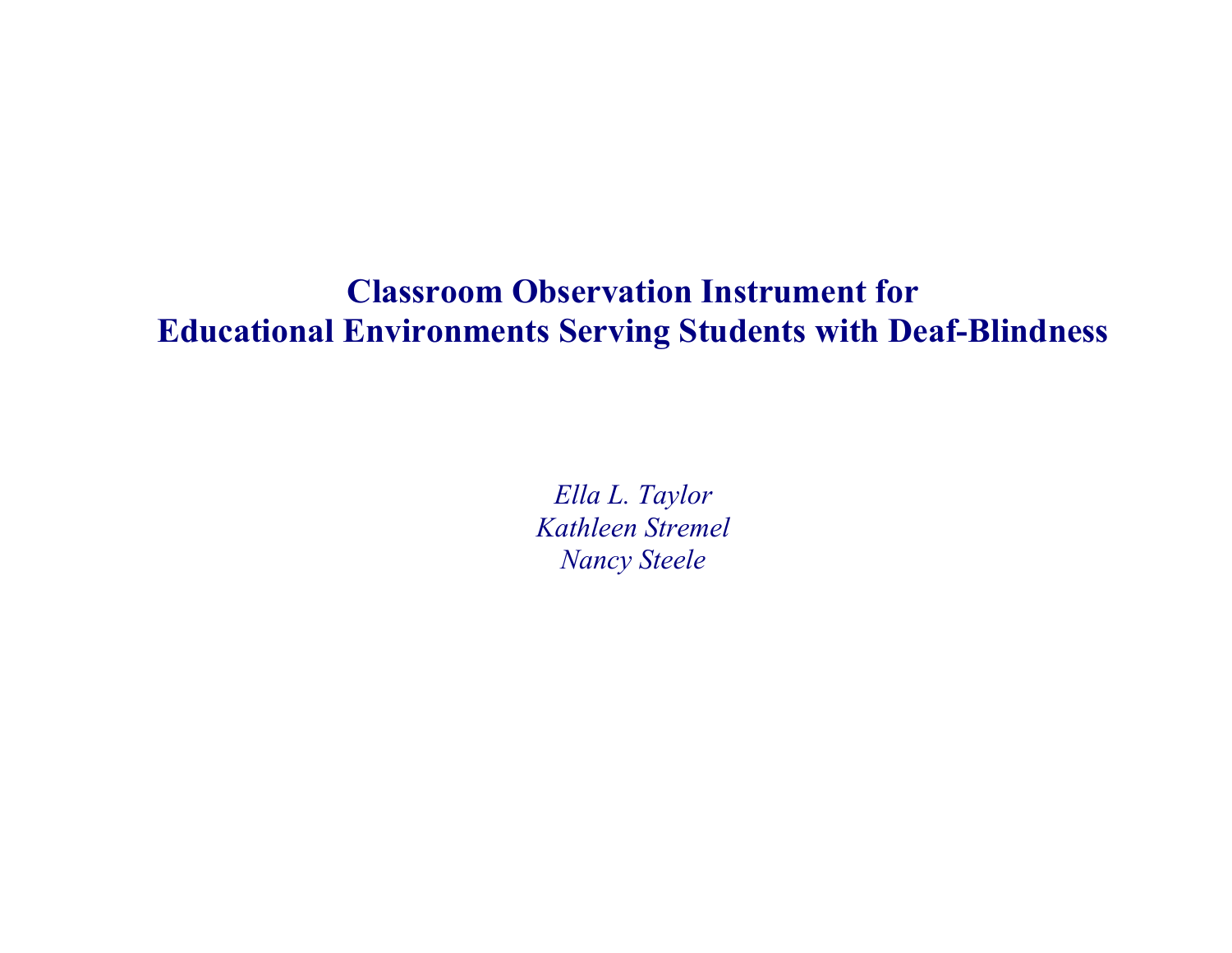

For additional copies, contact DB-LINK, The National Information Clearinghouse On Children Who Are Deaf-Blind dblink@tr.wou.edu. Phone: 800.438.9376 TTY: 800.854.7013 Fax: 503.838.8150 http://dblink.org



This project (grant number H326T010001) is supported by the U.S. Department of Education, Office of Special Education Programs (OSEP). Opinions expressed herein are those of the authors and do not necessarily represent the position of the U.S. Department of Education.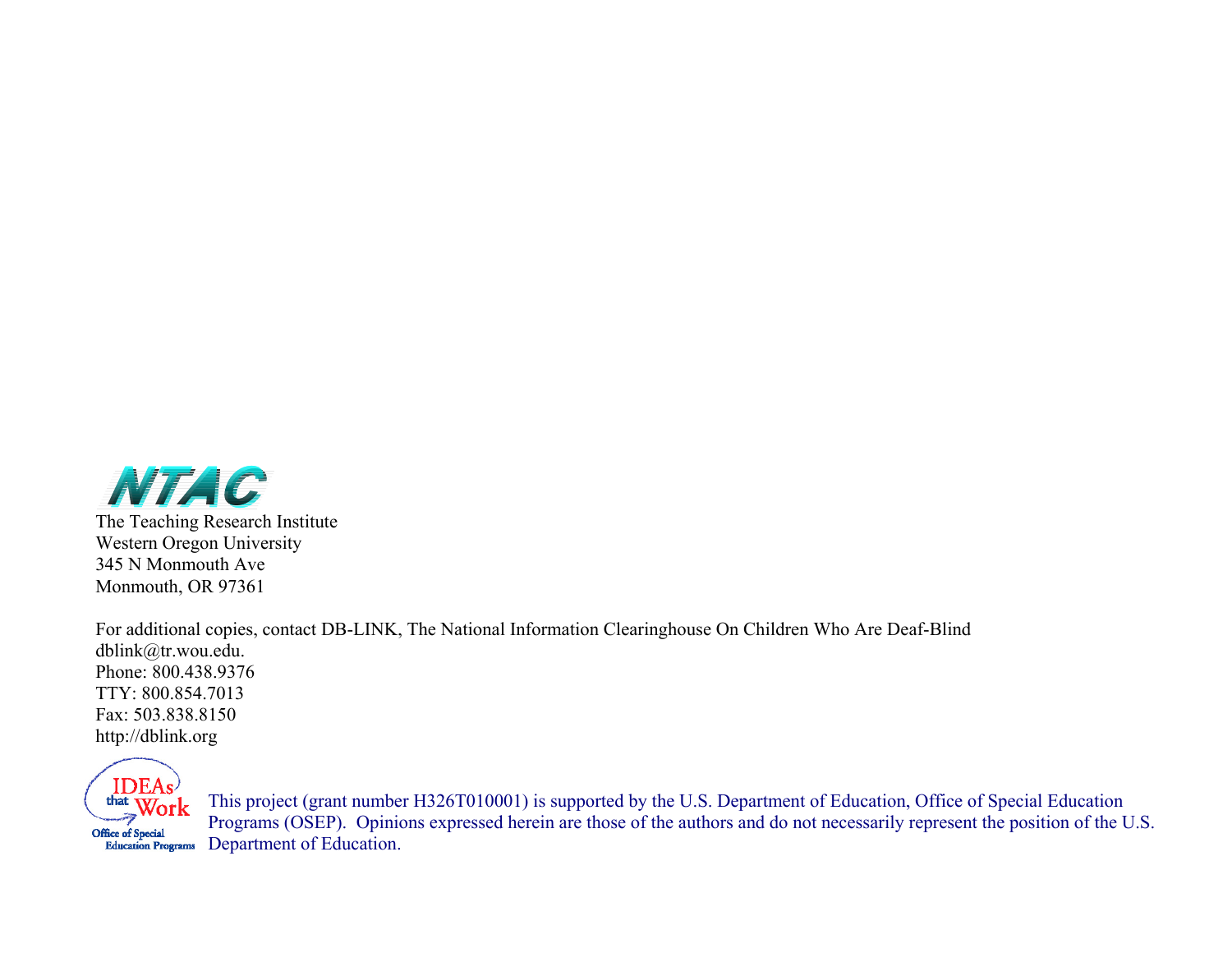The *Classroom Observation Instrument for Educational Environments Serving Students with Deaf-Blindness* is designed to help identify model classrooms serving students with severe and profound disabilities including those with deaf-blindness. The *COI* is comprised of three main components: (1) teacher interview; (2) student cumulative folder review; and, (3) observation rubric. The teacher interview section consists of questions involving the student's strengths and challenges, how these are used in instructional programming, inclusion in the general education curriculum, interaction with peers, and the teacher's main goals for the student. The folder review is conducted with the teacher to identify any standardized and/or functional assessments (e.g., vision, hearing, cognitive.), how these are used in instructional programming, and to review the student's stated IEP goals. The observation rubric consists of six sections targeting curriculum, data-based assessment, preservation of dignity, communication, social interactions and assistive technology. The rubric provides brief descriptors for each item along a four point Likert scale that yields a rating of achieved, nearly achieved, making progress or non-existent. A final section, while optional, allows the observer to note any special circumstances or additional information that should be noted about the classroom. A scoring guide is provided so that each individual section can be assessed as well as the total instrument. The protocol for administration is to conduct the teacher interview and folder review prior to the classroom observation. In most circumstances, administration of all components of the instrument takes approximately two hours.

 A standard instrument validation design has been used to develop the *COI*. Individuals involved in the validation have come from constituencies who would be likely users of the instrument. This has included researchers in the fields of severe and profound disabilities and those in deaf-blindness, teacher education faculty, general education teachers, special education teachers, families of students who are deaf-blind, and technical assistance providers in the field of deaf-blind services. The instrument's development included the following protocols: (1) review of four standards-based documents (CEC's *Knowledge and Skill Base for All Beginning Special Education Teachers of Students in Individualized General Curriculums;* CEC's *Knowledge and Skill Base for All Beginning Special Education Teachers of Students in Individualized Independence Curriculums; Perkins' Competencies for Teachers of Learners who are Deaf-Blind;* and *Rhode Island Services of Students with Dual Sensory Impairments Instrument*) to assist the focus groups with idea generation; (2) idea generation through multiple stakeholder focus groups; (3) ranking of the importance of the instrument items using the nominal group technique (NGT) with a panel of experts in the field of deaf-blindness; (4) alignment of the items with various iterations of field testing with experts in the fields of severe and profound disabilities and deaf-blindness; and (5) multiple field-tests with technical assistance providers. These protocols have resulted in an instrument with strong content and construct validity. Inter-rater reliability with the final version of the instrument was .95.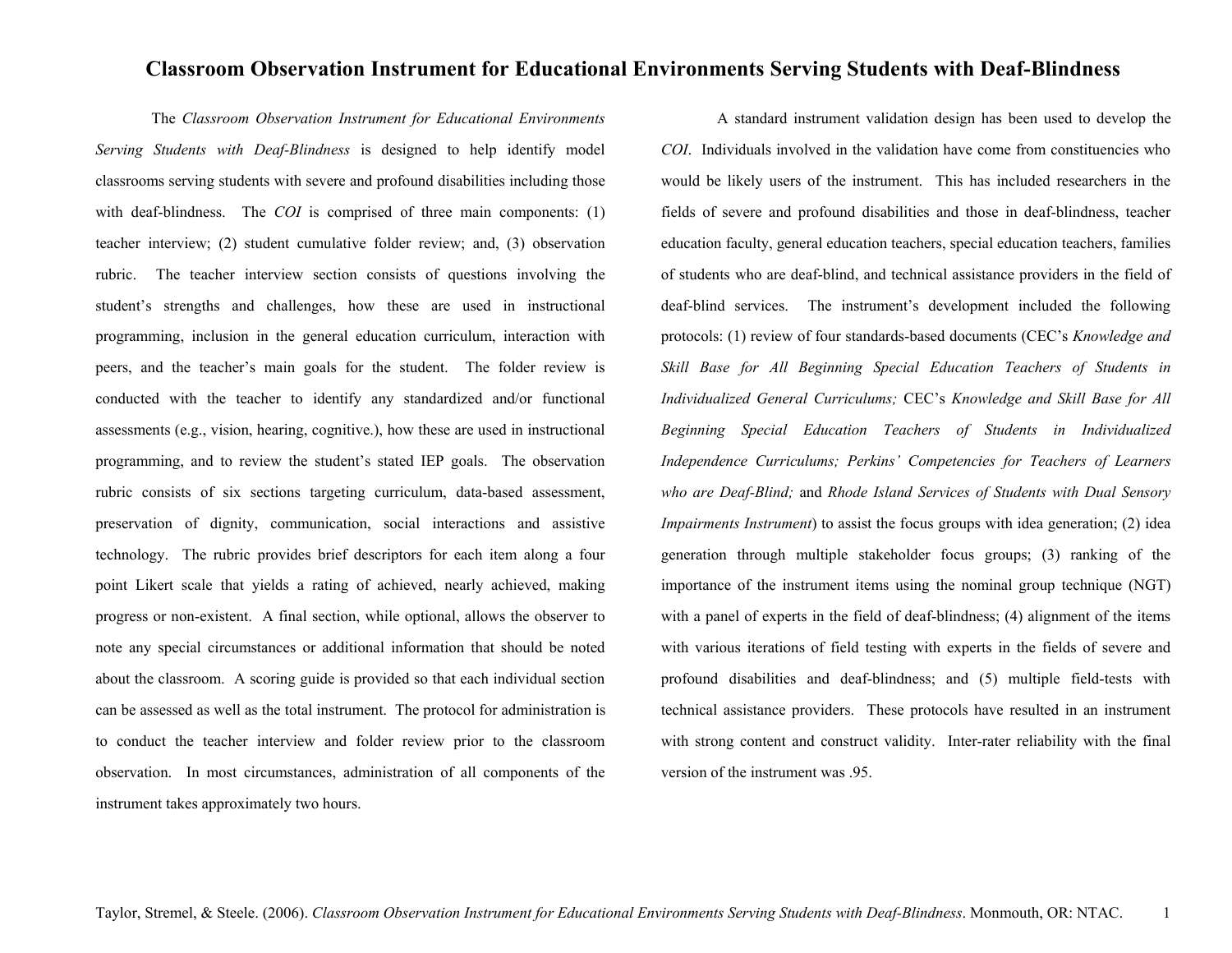# **PROTOCOL**

This instrument is for use in classrooms serving students who are deaf-blind. It consists of two main components: (1) teacher interview, and (2) classroom observation. Administration of both components of the instrument will take approximately  $2 - 3$  hours. The teacher interview should be conducted before the classroom observation. It is recommended that both sections be administered on the same day, although they may be conducted on separate days. If there is more than one child with deaf-blindness in the classroom, either select one child or complete a separate instrument for each child.

#### **Section 1**

If possible, request that the teacher have the child's cumulative folder to refer to during the interview. The goal of this section is to obtain general information about the classroom and the teacher's professional goals and understandings about the child. It is appropriate to probe with follow-up questions as necessary.

#### **Section 2**

This section is designed to review specific information about the child that will generally be contained in the cumulative folder. Encourage the teacher to review the cumulative folder if necessary.

#### **Section 3a**

This section may be completed while observing in the classroom or immediately after the observation. Select a consistent marking system such as circling, marking through, or highlighting the rating scale for each item. The major components of this section include curriculum, data-based assessment, preservation of dignity, communication, and social. Each component has a section for recording additional observations.

#### **Section 3b**

The Assistive Technology section is designed to determine how AT is being used in the classroom and how it is being used to serve the child.

#### **Section 4**

In this section, record overall observations about this classroom that need to be emphasized or that were not adequately captured in the rest of the instrument.

#### **Scoring**

A scoring guide is provided at the end of the instrument.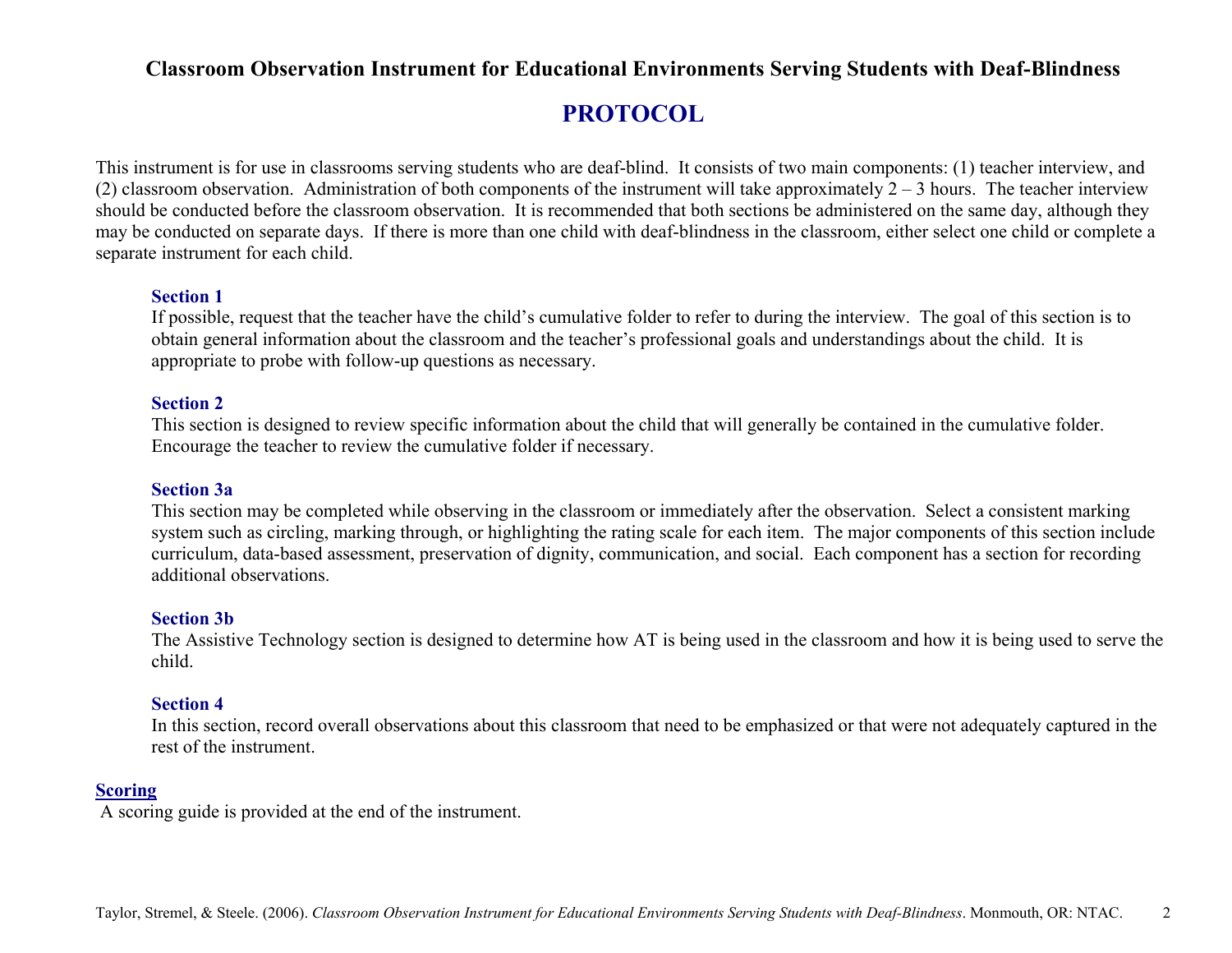| <b>Section 1: Interview with Teacher (General Ed and Special Ed if inclusive setting)</b>                                               |                                                                     |
|-----------------------------------------------------------------------------------------------------------------------------------------|---------------------------------------------------------------------|
| $\text{Classroom teacher(s):}$                                                                                                          |                                                                     |
|                                                                                                                                         |                                                                     |
| Total # of students: _______ Age range of students: _______ Number of students who are deaf-blind: ______ Number of assistants: _______ |                                                                     |
|                                                                                                                                         |                                                                     |
| Type of classroom (check one): ___ Inclusive ____ Resource room ____ Self-contained ___ Other (please describe: _____________           |                                                                     |
| This classroom serves students with (check <i>all</i> that apply):                                                                      |                                                                     |
|                                                                                                                                         |                                                                     |
| What are your main goals for this student?                                                                                              |                                                                     |
| 1)                                                                                                                                      |                                                                     |
|                                                                                                                                         |                                                                     |
| 2)                                                                                                                                      |                                                                     |
| 3)                                                                                                                                      |                                                                     |
|                                                                                                                                         |                                                                     |
| How is the student's family involved in his/her educational<br>program?                                                                 | How does the family communicate the student's educational<br>needs? |
|                                                                                                                                         |                                                                     |
|                                                                                                                                         |                                                                     |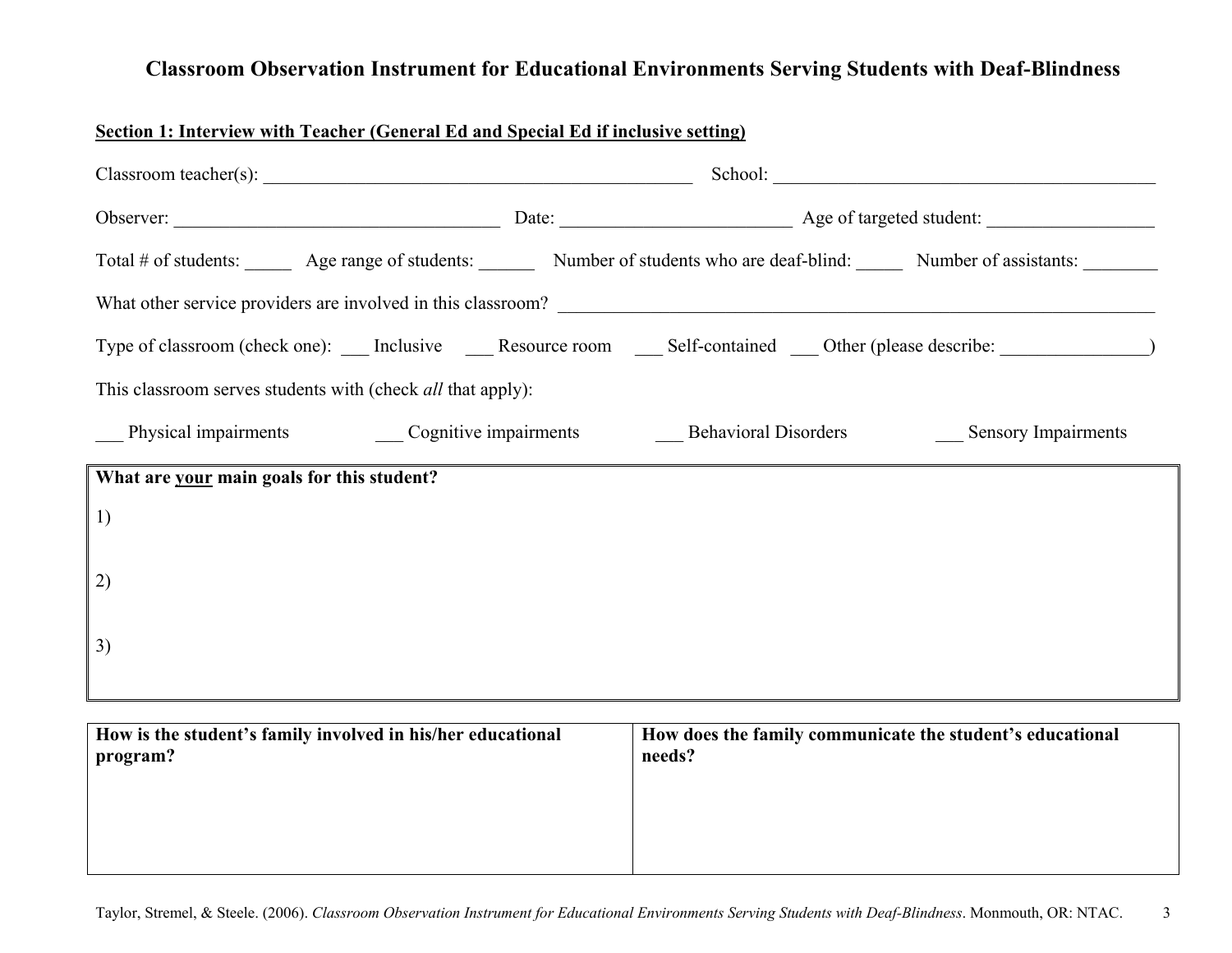| What are the student's strengths and weaknesses?                                          |                                                                                            |
|-------------------------------------------------------------------------------------------|--------------------------------------------------------------------------------------------|
| What are the student's STRENGTHS?                                                         | What are the student's WEAKNESSES?                                                         |
|                                                                                           |                                                                                            |
| $(2)$ :                                                                                   | $(2)$ :                                                                                    |
| $(3)$ :                                                                                   | $(3)$ :                                                                                    |
|                                                                                           | $(4) : \underline{\hspace{2cm}}$                                                           |
| $(5)$ :                                                                                   | $(5)$ :                                                                                    |
| How have you used the student's strengths in planning for his/her<br>educational program? | How have you used the student's weaknesses in planning for<br>his/her educational program? |
|                                                                                           |                                                                                            |
|                                                                                           |                                                                                            |
| In what ways is the student included in the general education curriculum?                 |                                                                                            |
|                                                                                           |                                                                                            |
|                                                                                           |                                                                                            |
| In what ways does the student interact with same age peers?                               |                                                                                            |
|                                                                                           |                                                                                            |
|                                                                                           |                                                                                            |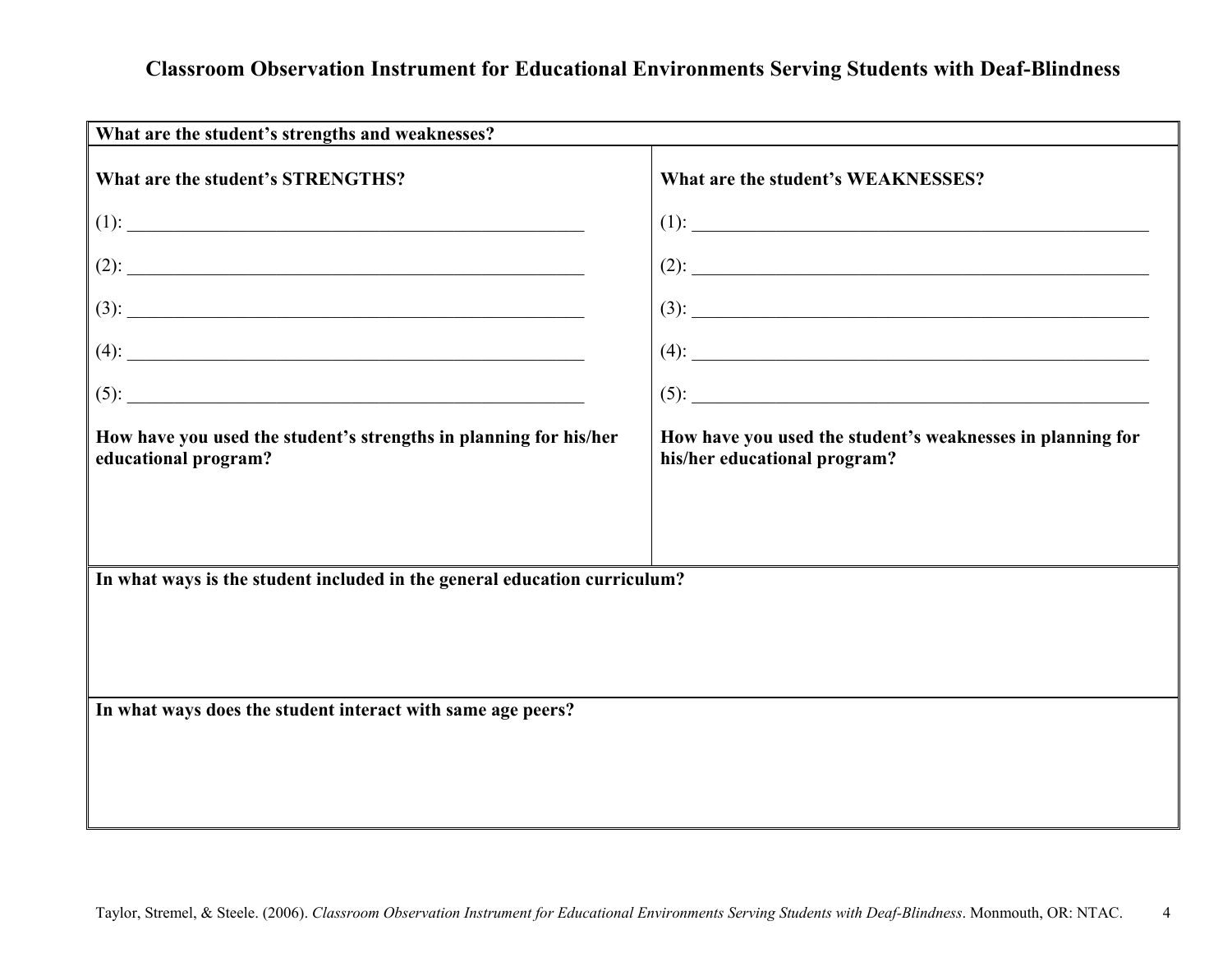|  | Section 2: Interview with teacher and/or review of student's folder. (Review of folder is optional, but strongly encouraged.) |  |  |  |  |
|--|-------------------------------------------------------------------------------------------------------------------------------|--|--|--|--|
|--|-------------------------------------------------------------------------------------------------------------------------------|--|--|--|--|

| Briefly list the student's main IEP goals below (may attach IEP)                                                 | What current educational assessments have been used to<br>evaluate the student in the following areas?             |
|------------------------------------------------------------------------------------------------------------------|--------------------------------------------------------------------------------------------------------------------|
| 1)<br>2)                                                                                                         | Cognitive abilities (e.g., KABC, KBIT, Stanford-Binet, Woodcock-<br>Johnson, WISC, Slosson):                       |
| 3)                                                                                                               | Adaptive skills (e.g., BRIGANCE, HELP, Vineland, AAMR<br>Adaptive Behavior Scale):                                 |
| 4)                                                                                                               |                                                                                                                    |
| 5)                                                                                                               | Sensory & Motor Abilities (e.g., vision tests, hearing tests, Peabody<br>Developmental Motor Scales, observation): |
| 6)                                                                                                               | How have these been used for program planning?                                                                     |
|                                                                                                                  |                                                                                                                    |
| What corrective measures are required for vision (e.g., glasses)?                                                | What corrective measures are required for hearing (e.g., FM<br>system)?                                            |
| What curricular and instructional modifications are you using to<br>accommodate the student's functional vision? | What curricular and instructional modifications are you using<br>to accommodate the student's functional hearing?  |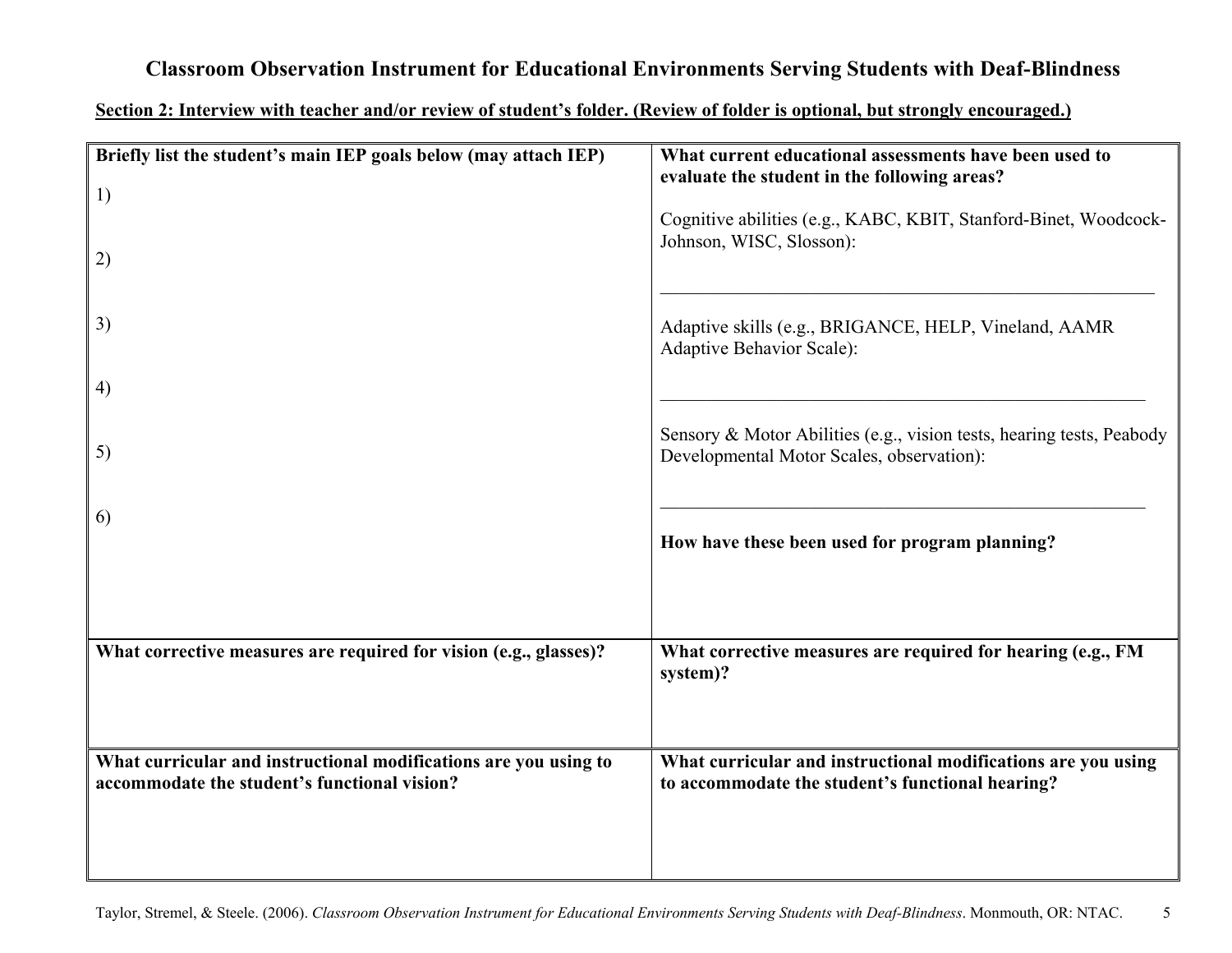#### **Section 3a: Classroom Observations**

|                                                                                                                                                                                                                                                  | <b>CURRICULUM</b>                                                                                                                                                                  |                                                                                                                                                                                  |                                                                                                                                            |                                 |  |
|--------------------------------------------------------------------------------------------------------------------------------------------------------------------------------------------------------------------------------------------------|------------------------------------------------------------------------------------------------------------------------------------------------------------------------------------|----------------------------------------------------------------------------------------------------------------------------------------------------------------------------------|--------------------------------------------------------------------------------------------------------------------------------------------|---------------------------------|--|
| <b>Achieved</b>                                                                                                                                                                                                                                  | <b>Nearly Achieved</b>                                                                                                                                                             | <b>Making Progress</b>                                                                                                                                                           | Non-existent                                                                                                                               | <b>Not</b><br><b>Applicable</b> |  |
| (1) The daily schedule is posted and<br>the student is <i>frequently</i> engaged in<br>anticipatory planning.                                                                                                                                    | The daily schedule is posted and the<br>student is <i>infrequently</i> engaged in<br>anticipatory planning.                                                                        | The schedule is posted, but the<br>student is <i>not involved</i> in anticipatory<br>planning.                                                                                   | There is no schedule posted.                                                                                                               |                                 |  |
| (2) The student spends <i>most</i> of his/her<br>time engaged in active learning<br>activities, with "down-time"<br>individualized to the student.                                                                                               | The student spends some of his/her time<br>engaged in active learning activities,<br>with some "down-time" time<br>individualized to the student.                                  | The student spends specific time<br>engaged in active learning<br>activities, but classroom demands<br>result in extended "down-time."                                           | Classroom demands result<br>in reduced activities of<br>active learning and<br>considerable time spent in<br>passive activity.             |                                 |  |
| (3) The student is <i>frequently</i> engaged<br>in varied activities related to IEP<br>goals.                                                                                                                                                    | The student is <i>sometimes</i> engaged in<br>varied activities related to IEP goals.                                                                                              | The student is <i>rarely</i> engaged in<br>varied activities related to IEP goals.                                                                                               | The student is <i>not</i> engaged<br>in varied activities related<br>to IEP goals.                                                         |                                 |  |
| (4) The student receives systematic<br>instruction in which activities are<br>broken down into functional steps<br>across all instructional areas and daily<br>routines.                                                                         | The student receives systematic<br>instruction across <i>most</i> instructional<br>areas and daily routines.                                                                       | The student receives systematic<br>instruction across some instructional<br>areas and/or daily routines.                                                                         | The student receives no<br>systematic instruction in<br>any instructional areas or<br>daily routines.                                      |                                 |  |
| (5) The student's instructional<br>programming demonstrates ongoing<br>student involvement in orientation<br>and mobility (e.g., establishing a<br>destination, recognizing a route, use of<br>calendar conversation, time to explore<br>route). | The student's instructional programming<br>demonstrates some strategies and<br>approaches that teach orientation and<br>mobility techniques that are meaningful<br>to the student. | The student is provided some<br>involvement in their orientation and<br>mobility. Student involvement in<br>orientation and mobility is not<br>always meaningful to the student. | The student is provided no<br>opportunity for involvement<br>in their movement and<br>orientation.                                         |                                 |  |
| (6) Teacher <i>clearly manages</i> the<br>learning environment and <i>provides</i><br>order to the classroom.                                                                                                                                    | Teacher <i>manages</i> the learning<br>environment and provides some order to<br>the classroom.                                                                                    | Teacher manages the learning<br>environment, but the classroom is<br>disorderly.                                                                                                 | The classroom is <i>chaotic</i><br>and disorderly.                                                                                         |                                 |  |
| (7) The student's IEP goals are <i>clearly</i><br>and <i>frequently</i> targeted within the<br>learning activities.                                                                                                                              | The student's IEP goals are sometimes<br>targeted within the learning activities.                                                                                                  | The student's IEP goals are<br><i>infrequently</i> targeted within the<br>learning activities.                                                                                   | The student's IEP goals are<br>not targeted within the<br>learning activities.                                                             |                                 |  |
| (8) The student participates in<br>independent work, 1:1, small group,<br>and large group settings throughout<br>the school day.                                                                                                                 | The student participates in some of the<br>following instructional settings during the<br>school day: independent work, 1:1, small<br>group, large group.                          | The student participates primarily in<br>one of the following settings:<br>independent work, small group, large<br>group, 1:1.                                                   | The student participates in<br>large group settings only<br>based on class demands<br>rather than individual<br>student educational needs. |                                 |  |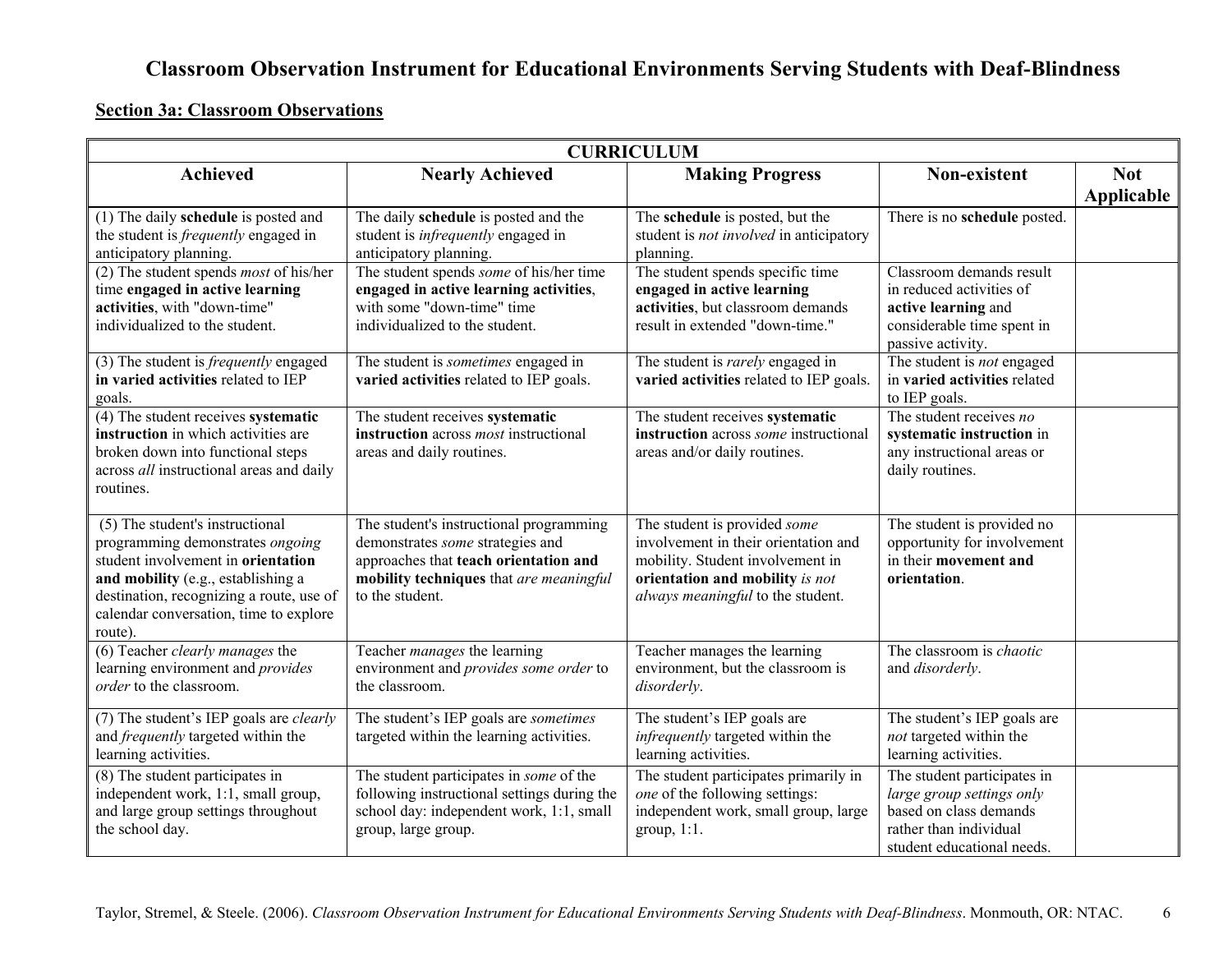**Comments (Curriculum)** 

| <b>DATA-BASED ASSESSMENT</b>                                                                                                                                                                                 |                                                                                                                                                                           |                                                                                                                                                                                           |                                                                 |            |
|--------------------------------------------------------------------------------------------------------------------------------------------------------------------------------------------------------------|---------------------------------------------------------------------------------------------------------------------------------------------------------------------------|-------------------------------------------------------------------------------------------------------------------------------------------------------------------------------------------|-----------------------------------------------------------------|------------|
| <b>Achieved</b>                                                                                                                                                                                              | <b>Nearly Achieved</b>                                                                                                                                                    | <b>Making Progress</b>                                                                                                                                                                    | Non-existent                                                    | <b>Not</b> |
|                                                                                                                                                                                                              |                                                                                                                                                                           |                                                                                                                                                                                           |                                                                 | Applicable |
| (9) The student's instructional program<br>demonstrates <i>ongoing</i> use of a data<br>system that measures student progress<br>on IEP objectives. Data are collected on<br>a regular and consistent basis. | The student's instructional program<br>demonstrates some use of a data system<br>that measures student progress on IEP<br>objectives. Data are collected<br>occasionally. | The student's instructional program<br>demonstrates <i>little</i> use of a data<br>system that measures student<br>progress on IEP objectives. Data are<br>collected on a sporadic basis. | <b>Data</b> collection is not<br>evidenced.                     |            |
| $(10)$ Data are reviewed frequently to<br>make programmatic and instructional<br>changes to meet the student's needs.                                                                                        | Data are reviewed sometimes to make<br>programmatic and instructional changes<br>to meet the student's needs.                                                             | Data are reviewed rarely to make<br>programmatic and instructional<br>changes to meet the student's needs.                                                                                | Instructional changes occur<br>without any analysis of<br>data. |            |
| <b>Comments (Data-based Assessment)</b>                                                                                                                                                                      |                                                                                                                                                                           |                                                                                                                                                                                           |                                                                 |            |

| <b>PRESERVATION OF DIGNITY</b>                                                                                                                                                                                         |                                                                                                                                                                               |                                                                                                                                                                    |                                                                                                                                |                          |
|------------------------------------------------------------------------------------------------------------------------------------------------------------------------------------------------------------------------|-------------------------------------------------------------------------------------------------------------------------------------------------------------------------------|--------------------------------------------------------------------------------------------------------------------------------------------------------------------|--------------------------------------------------------------------------------------------------------------------------------|--------------------------|
| <b>Achieved</b>                                                                                                                                                                                                        | <b>Nearly Achieved</b>                                                                                                                                                        | <b>Making Progress</b>                                                                                                                                             | Non-existent                                                                                                                   | <b>Not</b><br>Applicable |
| $(11)$ <i>All</i> staff talk with students in an <b>age-</b><br>appropriate and respectful manner.<br>Student-first terminology is used. Issues<br>discussed in the student's presence reflect<br>student involvement. | Most staff talk with the student in an<br>age-appropriate and respectful<br>manner. <i>Most</i> issues discussed in the<br>student's presence reflect student<br>involvement. | Staff converse with the student in a<br>respectful manner but often use<br>language or mannerisms of a student<br>much younger.                                    | Staff demonstrate<br><b>interactions</b> that <i>are not</i><br>age appropriate or<br>respectful of student's<br>dignity.      |                          |
| $(12)$ <i>All</i> care-giving and personal<br>management routines are carried out in<br>an age-appropriate way that is respectful<br>of student dignity.                                                               | Most care-giving and personal<br>management routines are carried out<br>in an age-appropriate way that is<br>respectful of student dignity.                                   | Care-giving and personal<br>management routines are provided to<br>the student. The environment,<br>procedures, or staff do not always<br>support student dignity. | Care-giving and personal<br>management routines are<br>provided to the student<br>with limited support for<br>student dignity. |                          |
| (13) The student is provided appropriate<br>opportunities for self-determination and<br>choice making throughout the day.                                                                                              | The student is provided appropriate<br>opportunities for self-determination<br>and choice making at proscribed<br>times during the day.                                       | The student is provided appropriate<br>opportunities for self-determination<br>and choice making once a day.                                                       | The student is provided no<br>opportunities for self-<br>determination and choice<br>making during the day.                    |                          |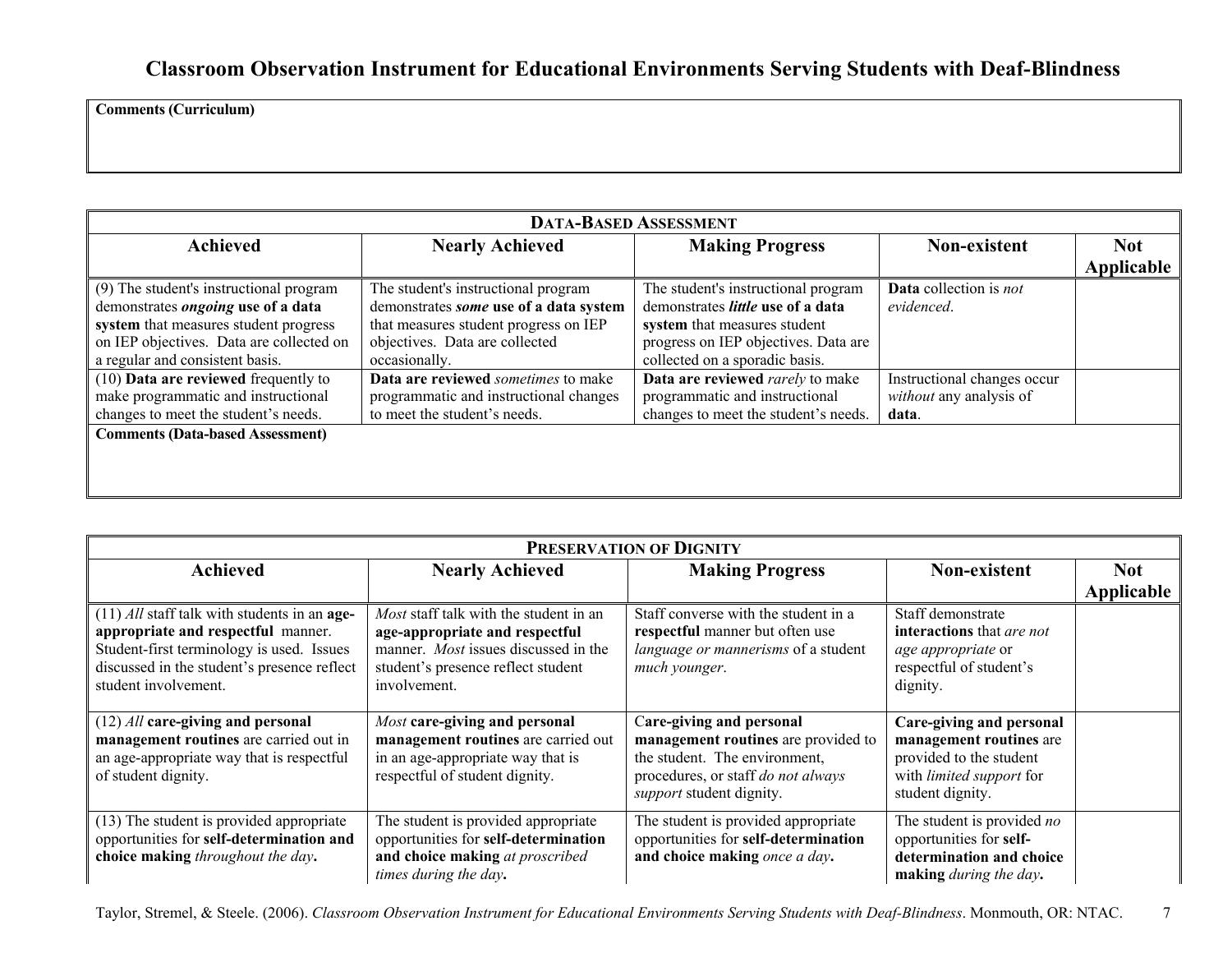| Achieved                                                                                                                                                    | <b>Nearly Achieved</b>                                                                                                                      | <b>Making Progress</b>                                                                                                                                   | Non-existent                                                                                                                                        | <b>Not</b> |
|-------------------------------------------------------------------------------------------------------------------------------------------------------------|---------------------------------------------------------------------------------------------------------------------------------------------|----------------------------------------------------------------------------------------------------------------------------------------------------------|-----------------------------------------------------------------------------------------------------------------------------------------------------|------------|
|                                                                                                                                                             |                                                                                                                                             |                                                                                                                                                          |                                                                                                                                                     | Applicable |
| (14) The student is provided with<br><i>frequent</i> opportunities for partial<br>participation across learning activities and<br>the learning environment. | The student is provided with some<br>opportunities for partial participation<br>across learning activities and the<br>learning environment. | The student is provided with<br><i>infrequent</i> opportunities for partial<br>participation across learning activities<br>and the learning environment. | The student is provided<br>with <i>no</i> opportunities for<br>partial participation across<br>learning activities and the<br>learning environment. |            |
| <b>Comments (Preservation of Dignity)</b>                                                                                                                   |                                                                                                                                             |                                                                                                                                                          |                                                                                                                                                     |            |

| <b>COMMUNICATION</b>                                                                                                                                                                                                        |                                                                                                                                                                                               |                                                                                                                                                                                                                  |                                                                                                                                                                                |                          |
|-----------------------------------------------------------------------------------------------------------------------------------------------------------------------------------------------------------------------------|-----------------------------------------------------------------------------------------------------------------------------------------------------------------------------------------------|------------------------------------------------------------------------------------------------------------------------------------------------------------------------------------------------------------------|--------------------------------------------------------------------------------------------------------------------------------------------------------------------------------|--------------------------|
| <b>Achieved</b>                                                                                                                                                                                                             | <b>Nearly Achieved</b>                                                                                                                                                                        | <b>Making Progress</b>                                                                                                                                                                                           | Non-existent                                                                                                                                                                   | <b>Not</b><br>Applicable |
| (15) All receptive communication cues<br>are based upon the expectation of student<br>response (e.g., type, wait time,<br>expectation).                                                                                     | Some receptive communication cues<br>are based upon the expectation of<br>student response (e.g., type, wait time,<br>expectation).                                                           | Few receptive communication cues are<br>based upon the expectation of student<br>response (e.g., type, wait time,<br>expectation).                                                                               | No receptive<br>communication cues are<br>based upon the expectation<br>of student response (e.g.,<br>type, wait time,<br>expectation).                                        |                          |
| (16) Receptive Communication:<br>The communication system provides the<br>student with <i>frequent</i> opportunities to<br>receive varied functions of<br>communication (i.e., not just directives)<br>on an ongoing basis. | The communication system provides<br>the student with <i>some</i> opportunities to<br>receive varied functions of<br>communication (i.e., not just<br>directives) on an <i>ongoing</i> basis. | The communication system provides<br>the student few opportunities to<br>receive varied functions of<br>communication (i.e., not just<br>directives) on an ongoing basis.                                        | The communication system<br>provides the student no<br>opportunities to receive<br>varied functions of<br>communication (i.e., not<br>just directives) on an<br>ongoing basis. |                          |
| (17) Access to Communication:<br>Student has <i>frequent</i> opportunities to<br>communicate in all environments.                                                                                                           | Student has some opportunities to<br>communicate in all environments.                                                                                                                         | Student has few opportunities to<br>communicate in all environments.                                                                                                                                             | Student has no opportunities<br>to communicate in all<br>environments.                                                                                                         |                          |
| (18) Communication Functions:<br>The learning environment consistently<br>reflects a balance and variety of<br>communication functions (e.g., access,<br>request, label, offer, protest).                                   | The learning environment<br>occasionally reflects a balance and<br>variety of communication functions<br>(e.g., access, request, label, offer,<br>protest).                                   | The learning environment <i>attempts</i> a<br>balance and variety of<br>communication functions (e.g.,<br>access, request, label, offer, protest),<br>but is heavily dependent on using one<br>or two functions. | The learning environment<br>does not reflect nor attempt<br>a balance and variety of<br>communication functions<br>(e.g., access, request, label,<br>offer, protest).          |                          |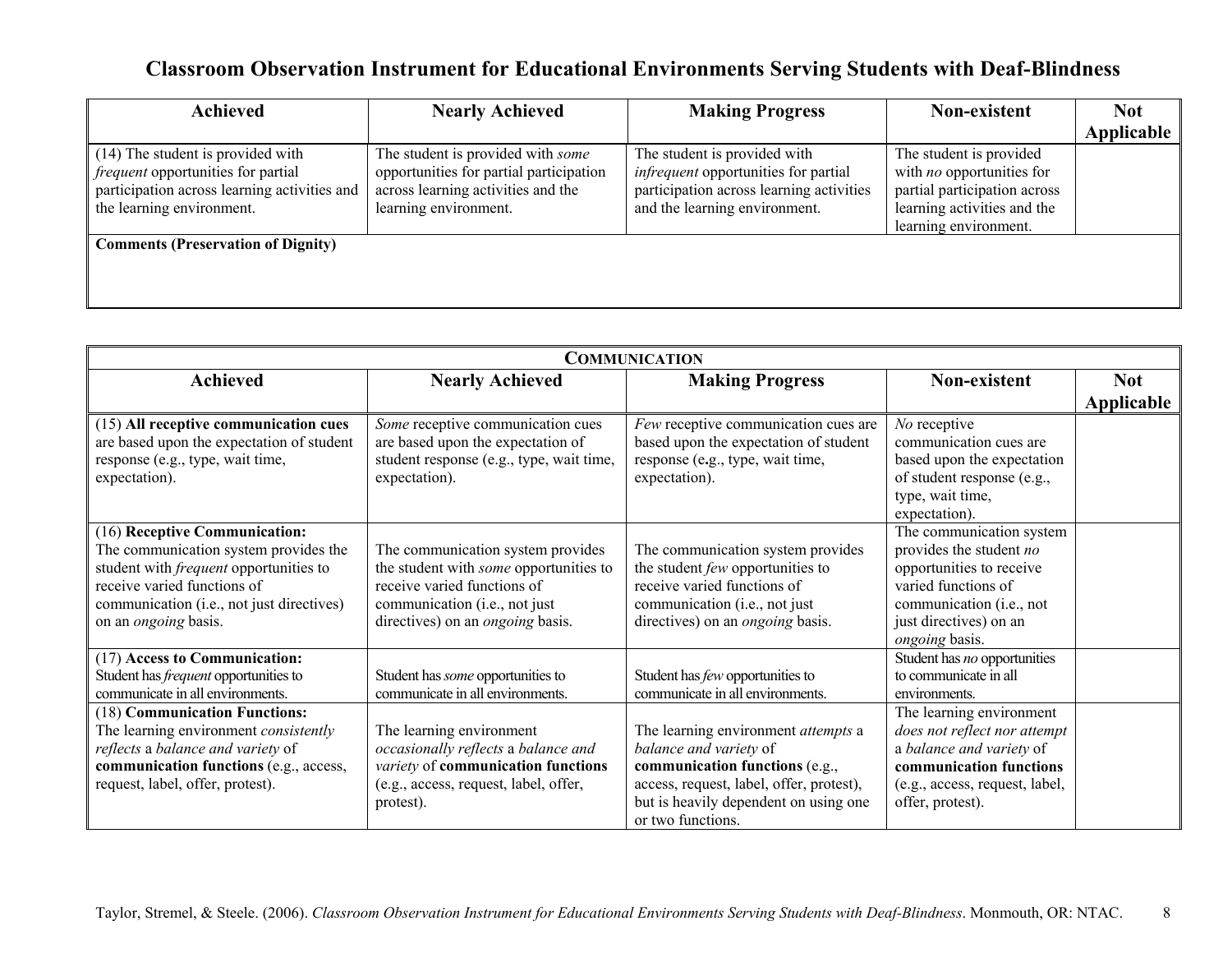| <b>COMMUNICATION</b>                                                                                                                                                                            |                                                                                                                                                                                        |                                                                                                                                                                                                     |                                                                                                                                                                                              |                          |
|-------------------------------------------------------------------------------------------------------------------------------------------------------------------------------------------------|----------------------------------------------------------------------------------------------------------------------------------------------------------------------------------------|-----------------------------------------------------------------------------------------------------------------------------------------------------------------------------------------------------|----------------------------------------------------------------------------------------------------------------------------------------------------------------------------------------------|--------------------------|
| <b>Achieved</b>                                                                                                                                                                                 | <b>Nearly Achieved</b>                                                                                                                                                                 | <b>Making Progress</b>                                                                                                                                                                              | Non-existent                                                                                                                                                                                 | <b>Not</b><br>Applicable |
| (19) Expressive Communication:<br>The communication system and learning<br>environment provide the student with<br>expressive ways to appropriately interact<br>with others <i>frequently</i> . | The communication system and<br>learning environment provide the<br>student with expressive ways to<br>interact with others sometimes.                                                 | The communication system and<br>learning environment provide the<br>student with expressive ways to<br>interact with others rarely.                                                                 | The student is not provided<br>opportunities to use<br>expressive communication<br>to interact with others.                                                                                  |                          |
| (20) Response time:<br>The student is provided adequate time to<br>process information and respond in all<br>communication.                                                                     | The student is provided adequate<br>time to process information and<br>respond in <i>most</i> communication.                                                                           | The student is rarely provided<br>adequate time to process<br>information and respond in<br>communication. Communication is<br>often overlooked due to its delay.                                   | The student is <i>not</i> provided<br>adequate time to process<br>information and respond.<br>Student is expected to<br>respond quickly. Many<br>communications are<br>overlooked or rushed. |                          |
| (21) A student's behavior is considered<br>communication. Staff attempt to teach<br>appropriate means to communicate, and<br>redirect and support the student before<br>and during a crisis.    | A student's behavior is considered<br>communication. Staff show some<br>attempt to teach appropriate means to<br>communicate, and redirect and<br>support the student during a crisis. | A student's behavior is considered<br>communication. Staff attempts to<br>change the behavior without<br>considering the student's perspective.<br>Redirection occurs primarily during a<br>crisis. | Behavior is not considered<br>communication.                                                                                                                                                 |                          |
| (22) Communication Partners:<br>Key individuals in the environment<br>(teachers, staff, peers) use the student's<br>various modes of communication in both<br>instruction and interaction.      | Most key individuals in the<br>environment (teachers, staff, peers)<br>use the student's various modes of<br>communication for both instruction<br>and interaction.                    | Few key individuals in the<br>environment (teachers, staff, peers)<br>use the student's various modes of<br>communication for both instruction<br>and interaction.                                  | Most key individuals in<br>the environment (teachers,<br>staff, peers) do not use the<br>student's various modes of<br>communication for both<br>instruction and interaction.                |                          |
| <b>Comments (Communication)</b>                                                                                                                                                                 |                                                                                                                                                                                        |                                                                                                                                                                                                     |                                                                                                                                                                                              |                          |

| <b>SOCIAL</b>                                                                                                       |                                                                                                                |                                                                                                               |                                             |            |
|---------------------------------------------------------------------------------------------------------------------|----------------------------------------------------------------------------------------------------------------|---------------------------------------------------------------------------------------------------------------|---------------------------------------------|------------|
| Achieved                                                                                                            | <b>Nearly Achieved</b>                                                                                         | <b>Making Progress</b>                                                                                        | Non-existent                                | <b>Not</b> |
|                                                                                                                     |                                                                                                                |                                                                                                               |                                             | Applicable |
| (23) The student is taught communication<br>and social skills necessary to interact with<br>peers and make friends. | The student is taught some social<br>skills and is given some opportunities<br>to use these skills with peers. | The student is taught some social<br>skills but is not given opportunities to<br>use these skills with peers. | The student is not taught<br>social skills. |            |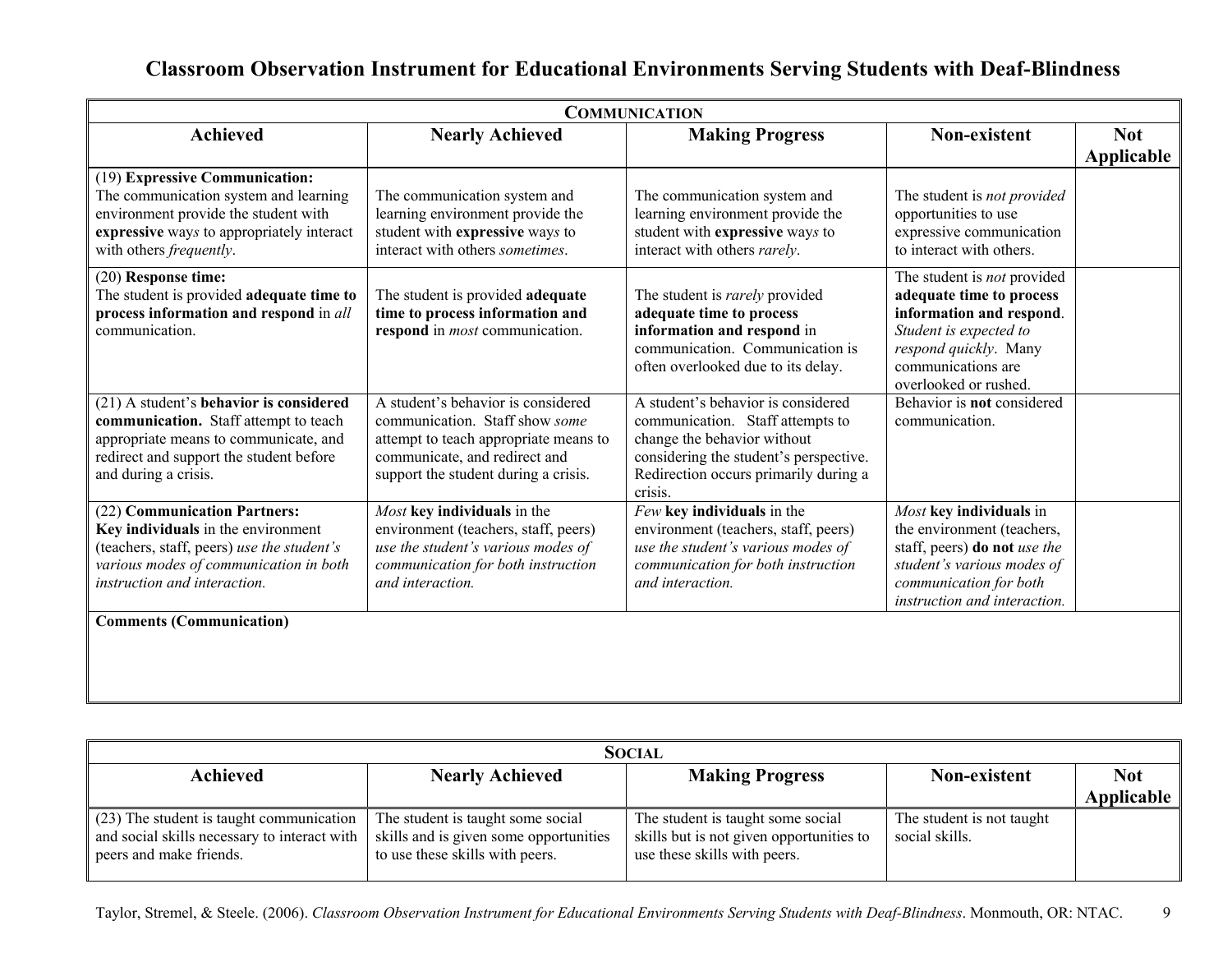| Achieved                                                                                                                                                                                                  | <b>Nearly Achieved</b>                                                                                                                                                                                                     | <b>Making Progress</b>                                                                                                                                                                                                               | Non-existent                                                                                       | <b>Not</b><br>Applicable |
|-----------------------------------------------------------------------------------------------------------------------------------------------------------------------------------------------------------|----------------------------------------------------------------------------------------------------------------------------------------------------------------------------------------------------------------------------|--------------------------------------------------------------------------------------------------------------------------------------------------------------------------------------------------------------------------------------|----------------------------------------------------------------------------------------------------|--------------------------|
| (24) The student's program reflects the<br>general education curriculum. Although<br>different, the student is provided this<br>curriculum in a way that is useful and<br>understandable to the student.  | The student's program reflects some<br>access to the general education<br>curriculum. Although different, student<br>is provided this curriculum in a way that is<br>somewhat useful and understandable to the<br>student. | The student's program reflects <i>minimal</i><br><i>access</i> to the general education<br>curriculum. The general curriculum is<br>provided in a generic way that is often <i>not</i><br>relevant to/not understood by the student. | The student's program is<br>separate from the general<br>education curriculum.                     |                          |
| (25) There are a <i>variety</i> of opportunities<br>for the student to interact with peers<br>including small/large group instruction,<br>non-instructional free-time, and<br>extracurricular activities. | There are <i>some</i> opportunities for the<br>student to interact with peers<br>including small/large group<br>instruction, non-instructional free-<br>time, and extracurricular activities.                              | The daily schedule reflects some<br>opportunities for the student to interact<br>with peers in <i>one activity</i> such as<br>small/large group instruction, non-<br>instructional free-time, or<br>extracurricular activities.      | The daily schedule reflects<br><i>no</i> opportunity for the<br>student to interact with<br>peers. |                          |
| <b>Comments (Social)</b>                                                                                                                                                                                  |                                                                                                                                                                                                                            |                                                                                                                                                                                                                                      |                                                                                                    |                          |

#### **Section 3b: Classroom observation focusing on assistive technology (AT)**

**ASSISTIVE TECHNOLOGY**

**What types of assistive technology are available in this classroom?** 

**What types of assistive technology are actively used by the student in this classroom?**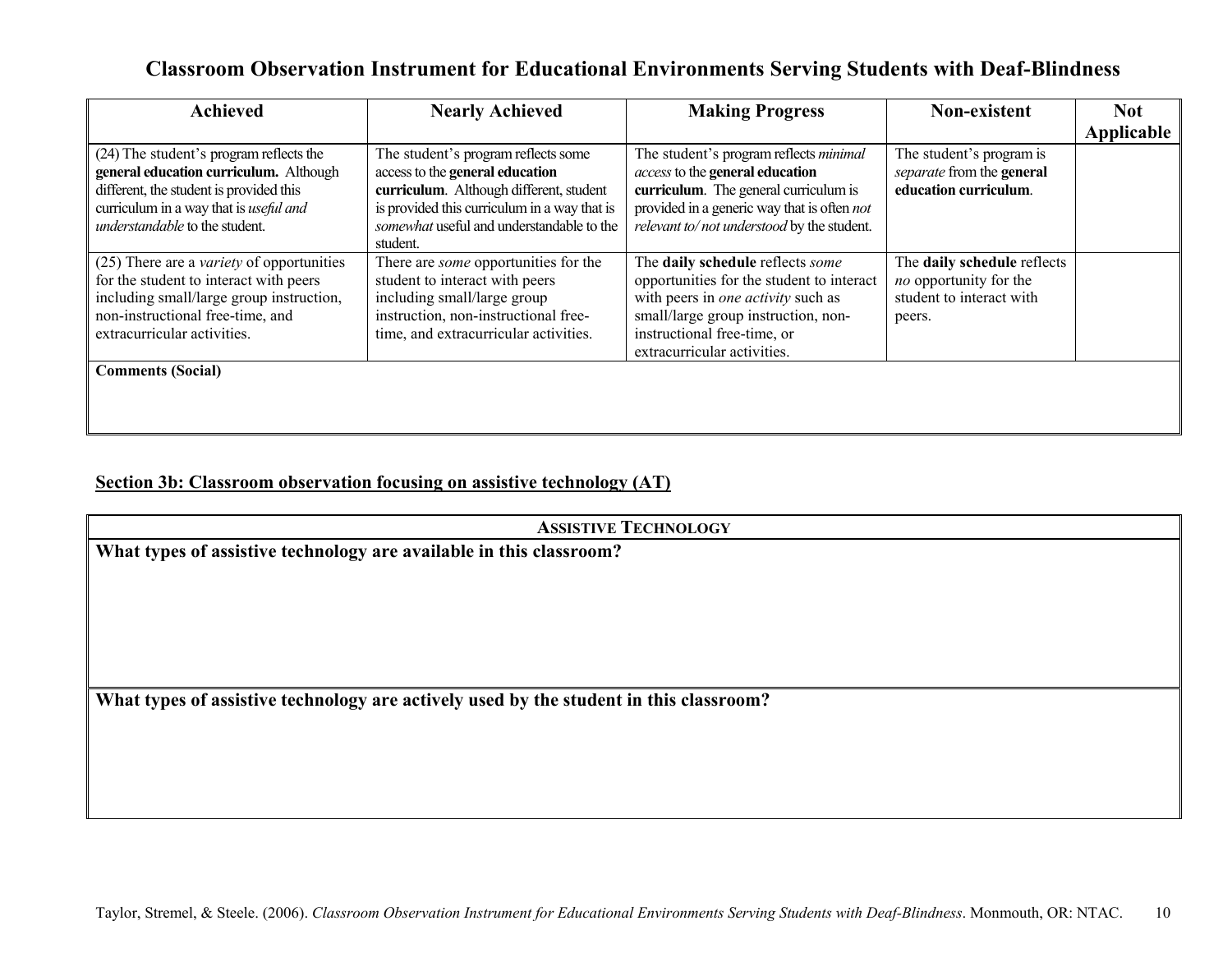| For questions 26 - 30, place a check mark in the <i>second</i> column if that AT need is mentioned in the student's IEP. For those AT needs<br>checked, indicate the most appropriate description for this classroom. |   |                                                                                                                                                                  |                                                                                                                           |                                                                                                                |                                            |                       |
|-----------------------------------------------------------------------------------------------------------------------------------------------------------------------------------------------------------------------|---|------------------------------------------------------------------------------------------------------------------------------------------------------------------|---------------------------------------------------------------------------------------------------------------------------|----------------------------------------------------------------------------------------------------------------|--------------------------------------------|-----------------------|
|                                                                                                                                                                                                                       | ✓ | <b>Achieved</b>                                                                                                                                                  | <b>Making progress</b>                                                                                                    | Not achieved                                                                                                   | Non-existent                               | <b>Not Applicable</b> |
| Place a check mark for AT needs noted in students IEP                                                                                                                                                                 |   | $(26)$ Vision<br>AT is used to maintain and<br>improve the student's functional<br>vision and is <i>appropriately</i> used<br>throughout the day.                | AT is used to maintain and<br>improve the student's functional<br>vision but is <i>inconsistently</i> used.               | AT is available to maintain and<br>improve the student's functional<br>vision but is not used.                 | AT is not<br>available and is<br>not used. |                       |
|                                                                                                                                                                                                                       |   | $(27)$ Hearing<br>AT is used to maintain and<br>improve the student's functional<br>hearing and is <i>appropriately</i> used<br>throughout the day.              | AT is used to maintain and<br>improve the student's functional<br>hearing but is <i>inconsistently</i> used.              | AT is available to maintain and<br>improve the student's functional<br>hearing, but is not used.               | AT is not<br>available and is<br>not used. |                       |
|                                                                                                                                                                                                                       |   | (28) Communication<br>AT is used to maintain and<br>improve a student's<br>communication skills, and is<br>appropriately used throughout the<br>day.             | AT is used to maintain and<br>improve a student's<br><i>communication skills but is</i><br>inconsistently used.           | AT is available to maintain and<br>improve a student's<br>communication skills, but is not<br>used.            | AT is not<br>available and is<br>not used. |                       |
|                                                                                                                                                                                                                       |   | (29) Behavior<br>AT is used to maintain and<br>improve a student's ability to<br>self-manage their behavior, and is<br>appropriately used throughout the<br>day. | AT is used to maintain and<br>improve a student's ability to<br>self-manage their behavior but is<br>inconsistently used. | AT is available to maintain and<br>improve a student's ability to<br>self-manage behavior, but is not<br>used. | AT is not<br>available and is<br>not used. |                       |
|                                                                                                                                                                                                                       |   | (30) Daily life skills<br>AT is used to maintain and<br>improve a student's <i>daily life</i><br>skills, and is <i>appropriately</i> used<br>throughout the day. | AT is used to maintain and<br>improve a student's daily life<br>skills but is inconsistently used.                        | AT is available to maintain and<br>improve a student's daily life<br>skills, but is not used.                  | AT is not<br>available and is<br>not used. |                       |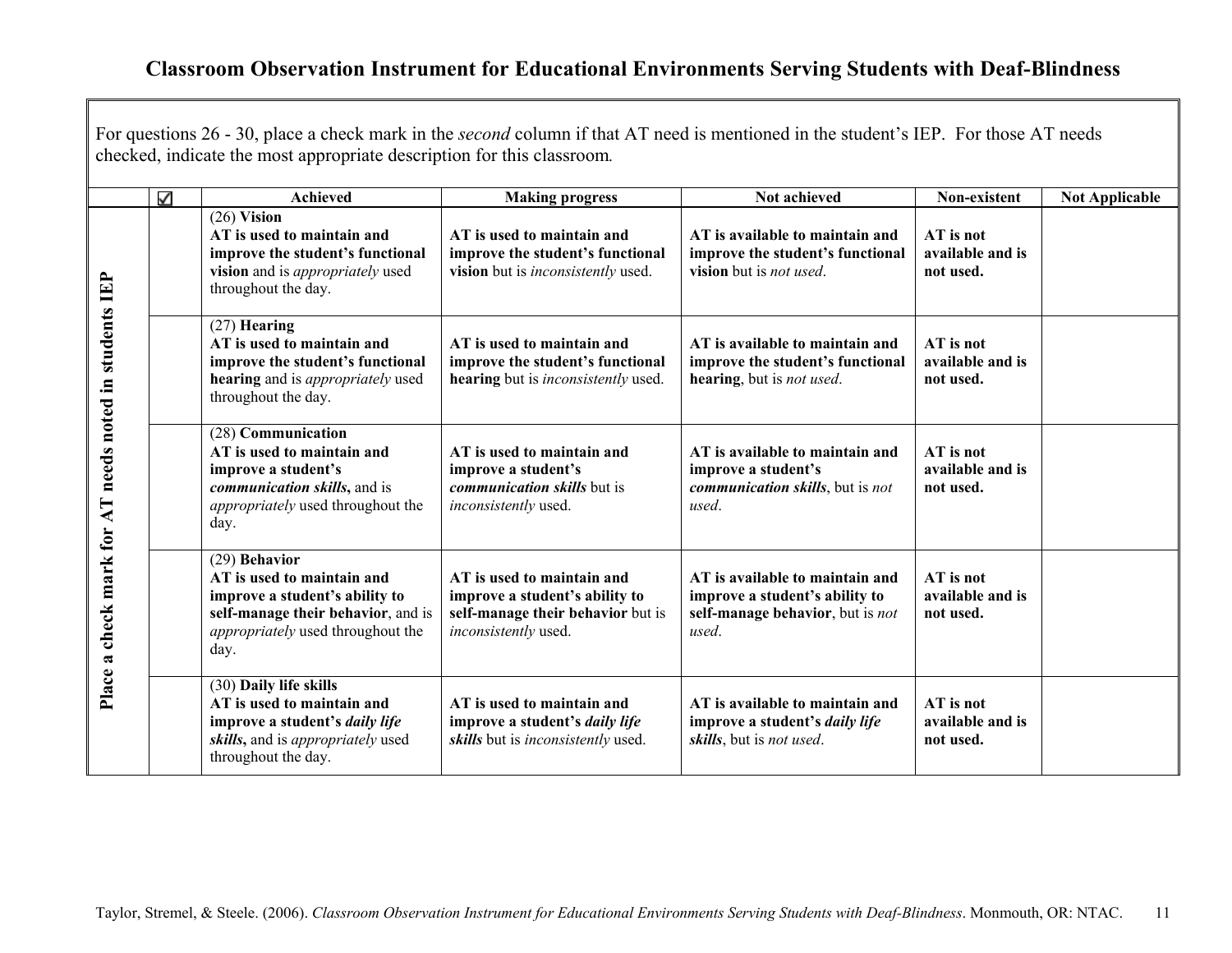| <b>ASSISTIVE TECHNOLOGY (continued)</b>                                                                                                     |                                                                                                                                                       |                                                                                                                                      |                                                                                                                        |                          |  |  |  |
|---------------------------------------------------------------------------------------------------------------------------------------------|-------------------------------------------------------------------------------------------------------------------------------------------------------|--------------------------------------------------------------------------------------------------------------------------------------|------------------------------------------------------------------------------------------------------------------------|--------------------------|--|--|--|
| Achieved                                                                                                                                    | <b>Nearly Achieved</b>                                                                                                                                | <b>Making Progress</b>                                                                                                               | Non-existent                                                                                                           | <b>Not</b><br>Applicable |  |  |  |
| $(31)$ <i>All</i> AT devices are selected to align<br>with the student's IEP goals.                                                         | Most AT devices are selected to align<br>with the student's IEP goals.                                                                                | Some AT devices are selected to<br>align with the student's IEP goals.                                                               | There is no connection<br>between the AT devices<br>selected and the IEP goals.                                        |                          |  |  |  |
| (32) Instructional and assistive<br>technology are incorporated into all<br>aspects of the student's educational<br>program as appropriate. | <b>Instructional and assistive</b><br>technology are incorporated into <i>most</i><br>aspects of the student's educational<br>program as appropriate. | <b>Instructional and assistive</b><br>technology are incorporated into<br>some aspects of the educational<br>program as appropriate. | <b>Instructional and assistive</b><br>technology are not<br>incorporated into the<br>student's educational<br>program. |                          |  |  |  |
| <b>Comments (Assistive Technology)</b>                                                                                                      |                                                                                                                                                       |                                                                                                                                      |                                                                                                                        |                          |  |  |  |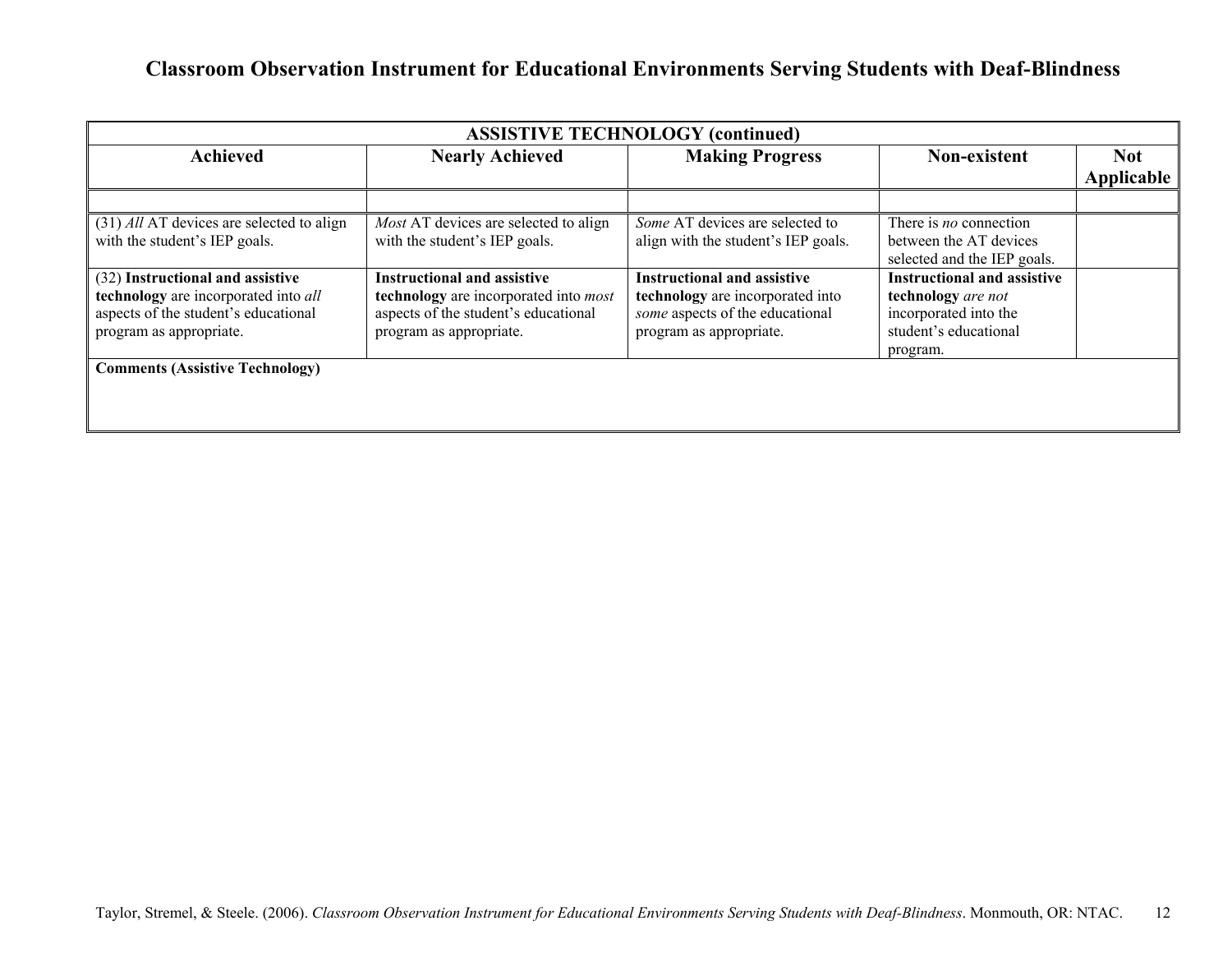**Part 4: Overall impressions** 

**What were areas of strength within this classroom?** 

**What areas need improvement within this classroom?** 

**What were your overall impressions of this classroom for serving the needs of students who are deaf-blind?**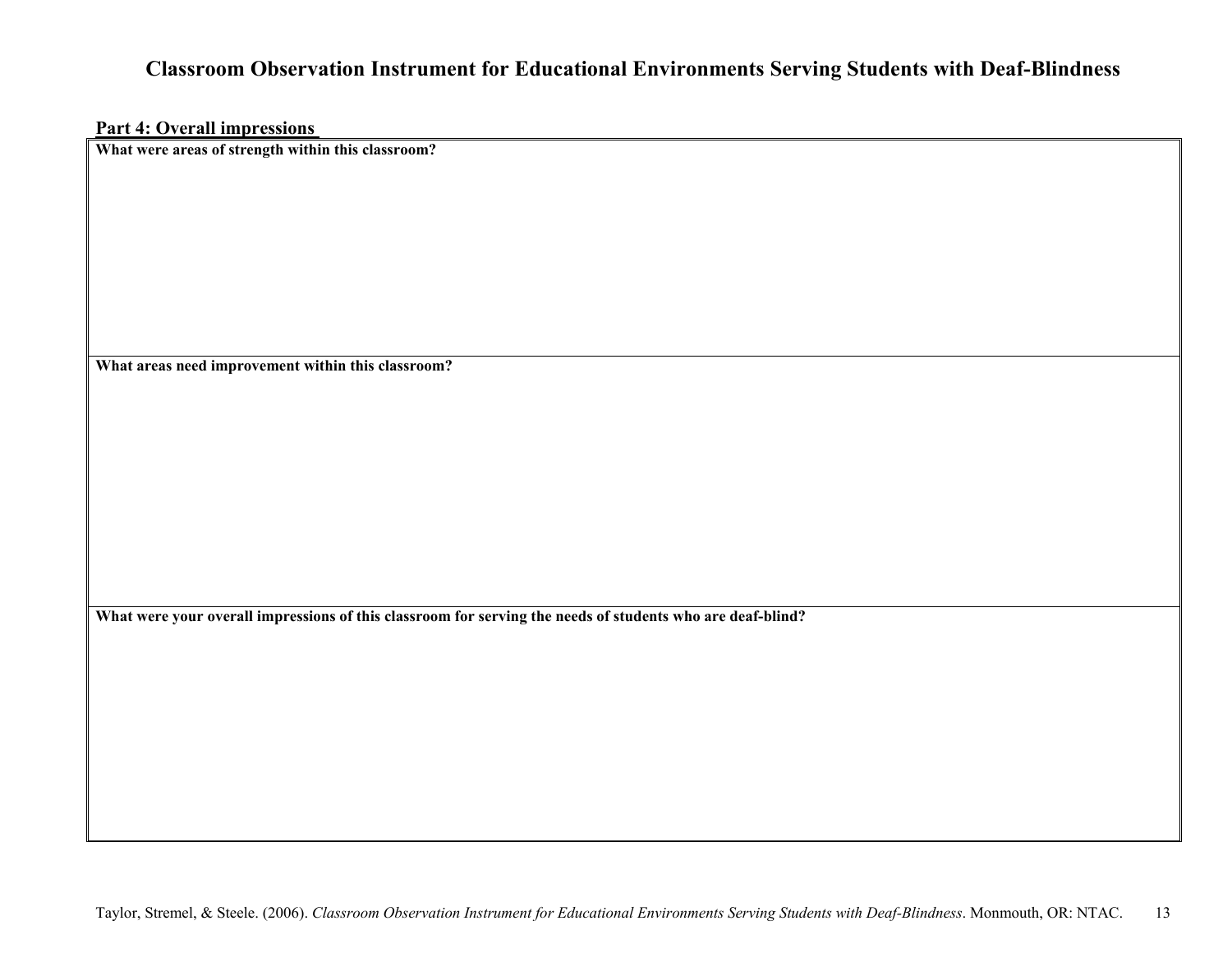*This page intentionally blank*